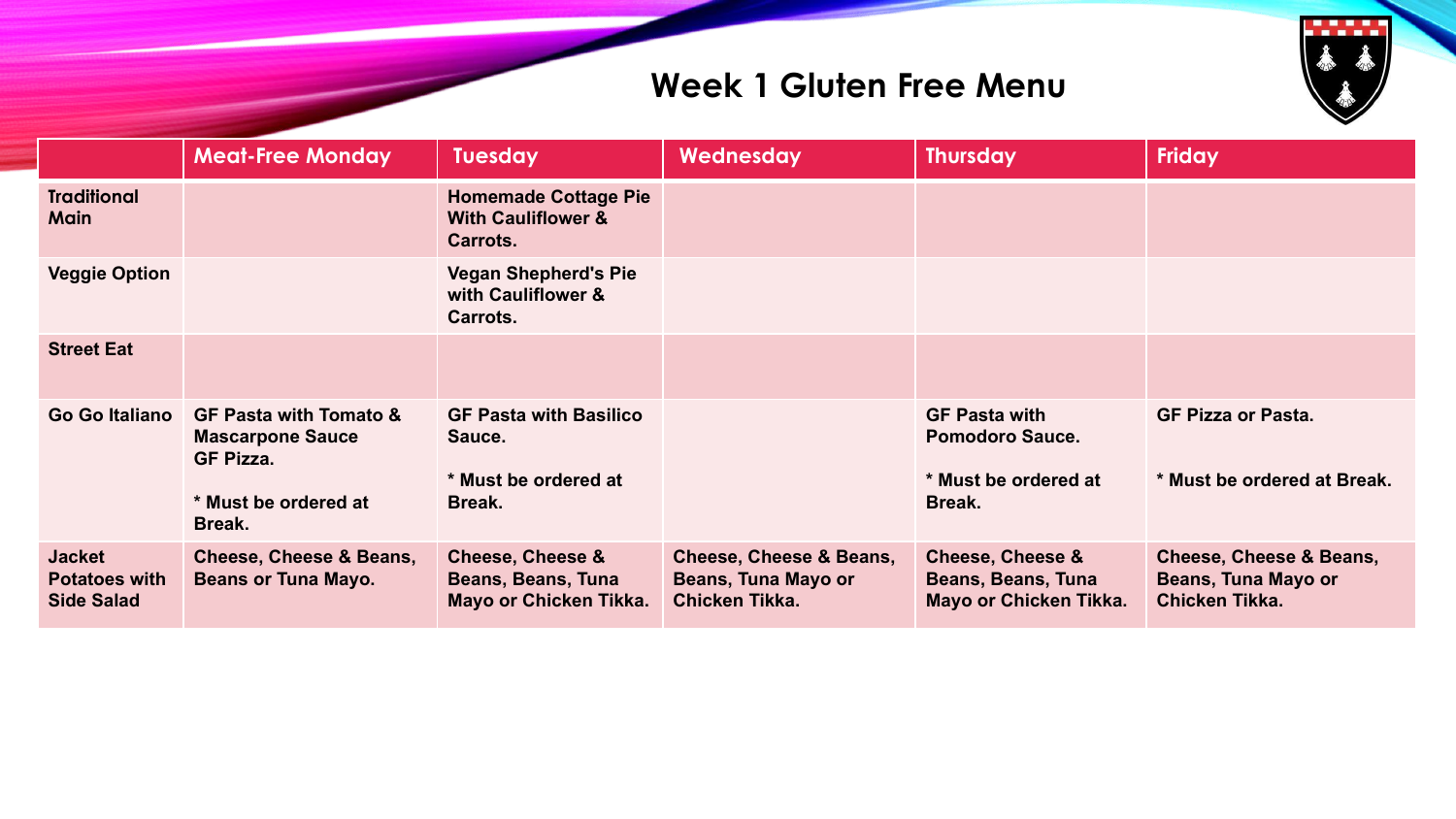

## **Week 2 Gluten Free Menu**

|                                                            | <b>Meat-Free Monday</b>                                                          | <b>Tuesday</b>                                                                     | Wednesday                                                                          | <b>Thursday</b>                                                                    | <b>Friday</b>                                                               |
|------------------------------------------------------------|----------------------------------------------------------------------------------|------------------------------------------------------------------------------------|------------------------------------------------------------------------------------|------------------------------------------------------------------------------------|-----------------------------------------------------------------------------|
| <b>Traditional</b><br><b>Main</b>                          | <b>Veggie Nacho Combo</b>                                                        | <b>Sticky Pork Stir-Fry</b><br>with Rice.                                          | <b>Roast Chicken, Roast</b><br>Potatoes, Vegetables &<br>Gravy.                    | Chicken Tikka Masala &<br>Rice.                                                    |                                                                             |
| <b>Veggie Option</b>                                       | <b>Potato &amp; Pea Madras</b><br><b>With Rice</b>                               | <b>Sticky Quorn Vegetable</b><br><b>Stir-Fry with Rice.</b>                        | <b>Roast Quorn, Roast</b><br>Potatoes, Vegetables &<br>Gravy.                      | Quorn Tikka Masala &<br>Rice.                                                      | <b>Halloumi Fries &amp; Toppings</b>                                        |
| <b>Street Eat</b>                                          |                                                                                  |                                                                                    |                                                                                    |                                                                                    |                                                                             |
| Go Go Italiano                                             | <b>GF Pasta with Tomato &amp;</b><br><b>Mascarpone Sauce</b><br><b>GF Pizza.</b> | <b>GF Pasta with Basilico</b><br>Sauce.                                            |                                                                                    | <b>GF Pasta with</b><br><b>Pomodoro Sauce.</b>                                     | <b>GF Pizza or Pasta.</b>                                                   |
|                                                            | * Must be ordered at Break                                                       | * Must be ordered at<br>Break.                                                     |                                                                                    | * Must be ordered at<br>Break.                                                     | * Must be ordered at Break.                                                 |
| <b>Jacket</b><br><b>Potatoes with</b><br><b>Side Salad</b> | Cheese, Cheese & Beans,<br><b>Beans or Tuna Mayo.</b>                            | <b>Cheese, Cheese &amp;</b><br><b>Beans, Beans, Tuna</b><br>Mayo or Chicken Tikka. | <b>Cheese, Cheese &amp; Beans,</b><br><b>Beans, Tuna Mayo or</b><br>Chicken Tikka. | <b>Cheese, Cheese &amp;</b><br><b>Beans, Beans, Tuna</b><br>Mayo or Chicken Tikka. | <b>Cheese, Cheese &amp; Beans,</b><br>Beans, Tuna Mayo or<br>Chicken Tikka. |